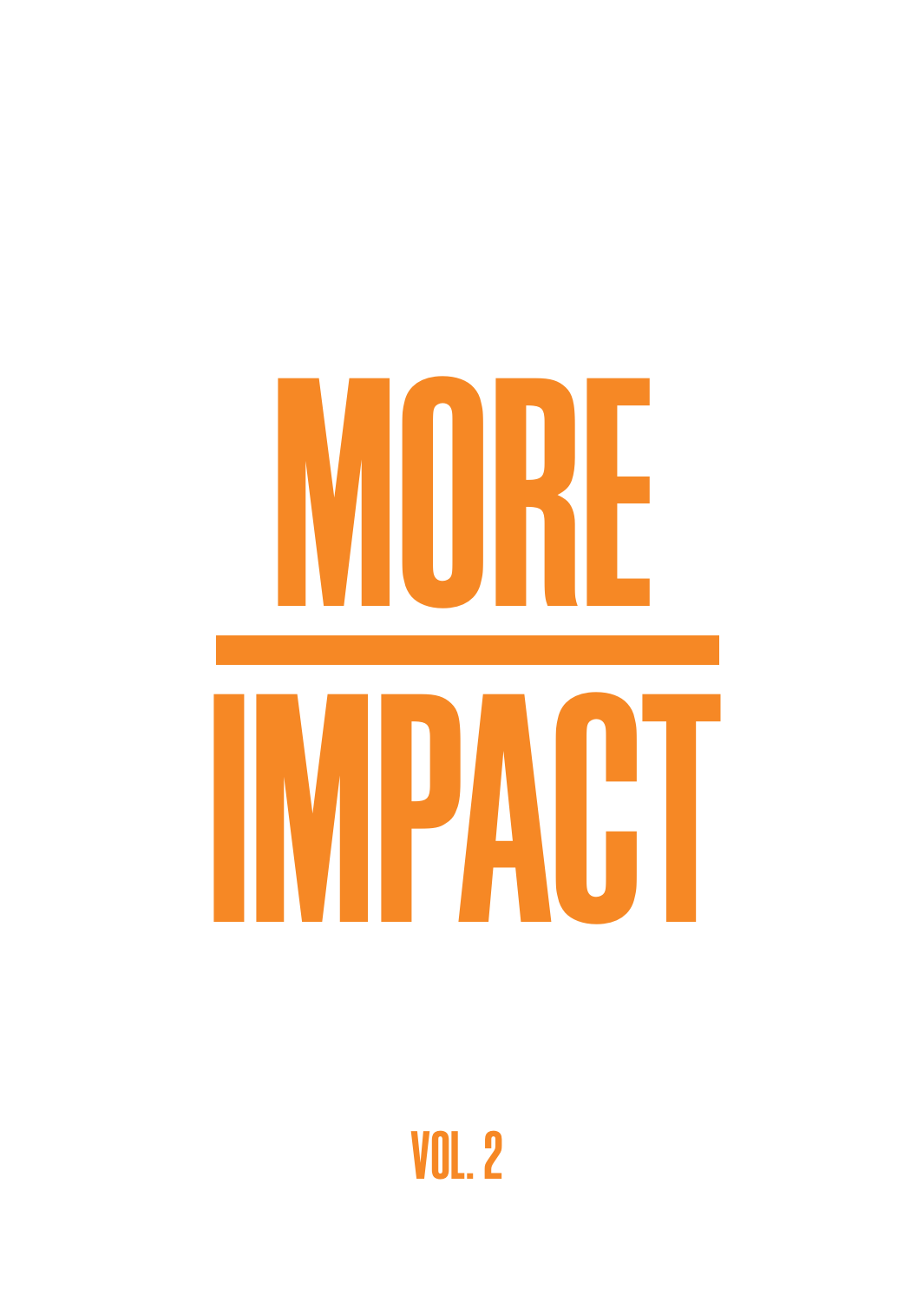To help kick-start your fundraising year and brighten the bleak midwinter, here are eight stories of fundraising impact. They're all poised to reach an inspirational finale in 2016. Of course, our wonderful clients take the credit, but More Partnership has played a supporting role. We're sharing the good news, because nothing motivates us more than hearing "what happened next". Remember, fundraising is only the start of the story. What we're really in this business for is *impact.*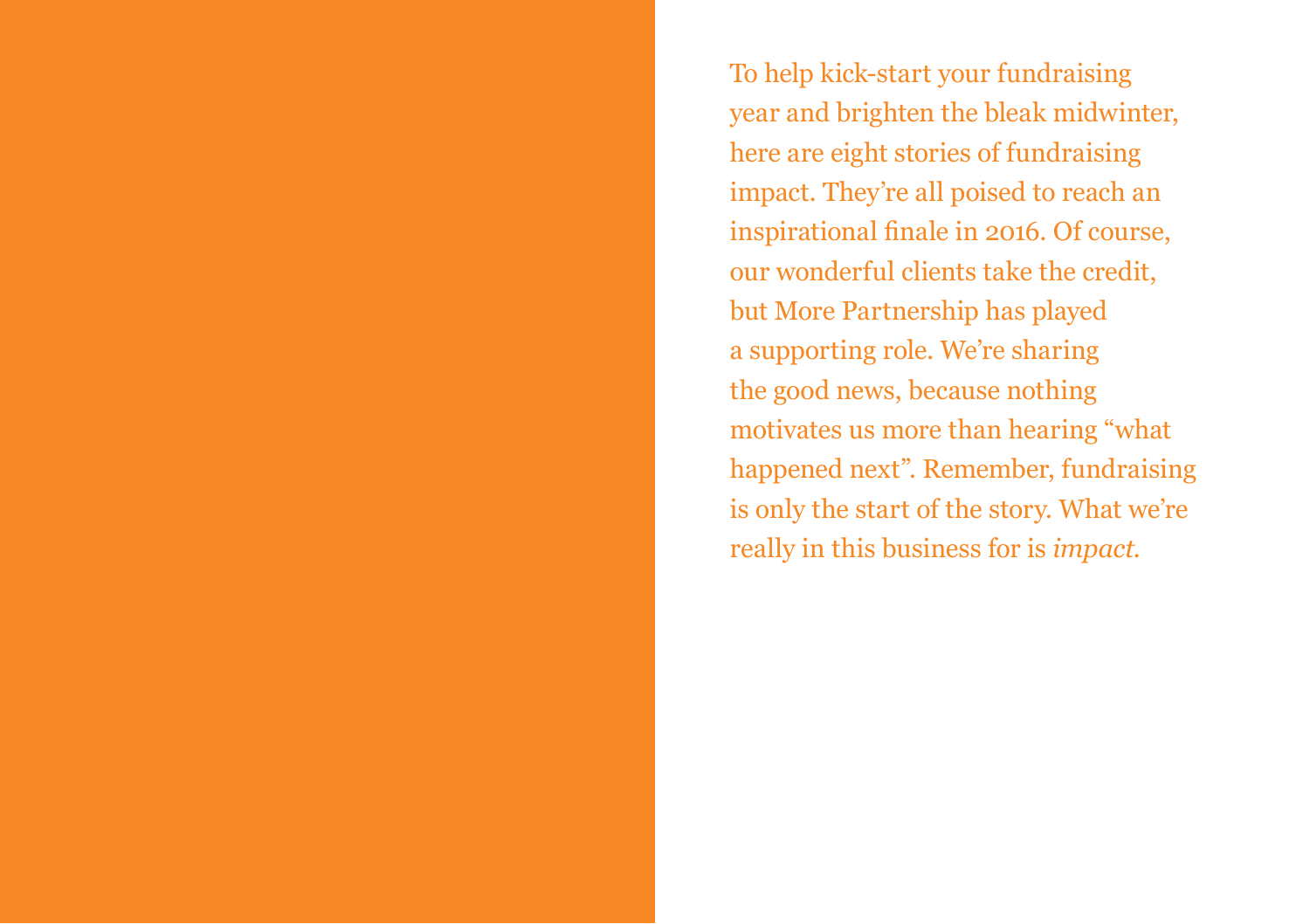Some see an art-deco icon. Others a ziggurat, Manhattan skyline… or prime piece of Stalinist real estate in the heart of Bloomsbury. But we see our old friend SOAS coming home, at last, to the University of London Senate House. When the North Block extension finally opens in 2016, the great glass atrium, the buzzing student hub, the three floors of teaching space will unite this unique institution on a single site. More than a campus, it's a monument to the power of learning to unite nations – which philanthropy has helped to build.

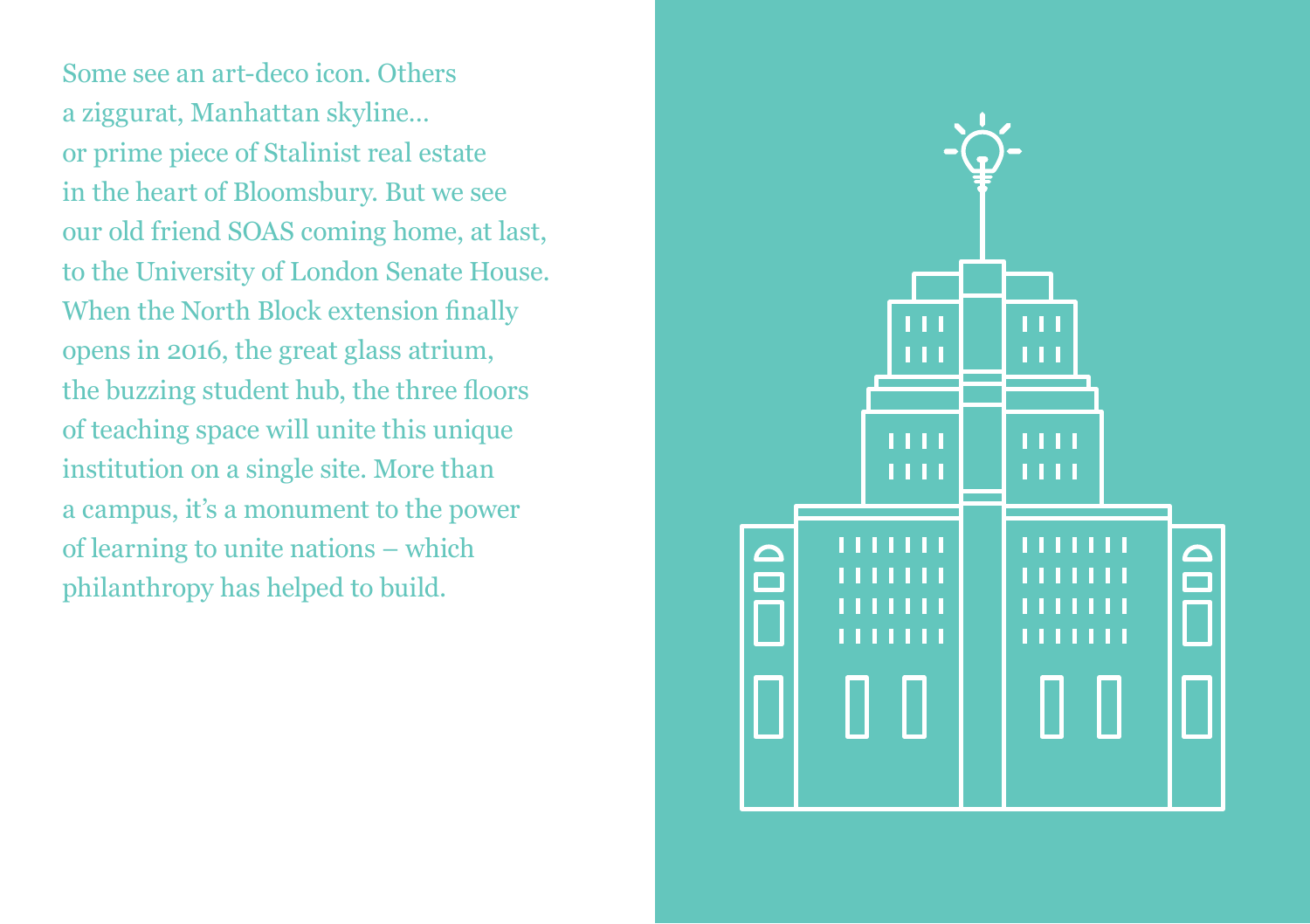*Una Scelta Possibile.* "A possible choice". For the last four years our long-term client, Milan's Bocconi University, has been reaching out to talented high school students from troubled backgrounds in difficult neighbourhoods – and encouraging them to apply. If they get in, a donorfunded package covers all their costs: fees, rent, meals, books, even a laptop and mentoring. We're immensely proud that the first three students will graduate in 2016, with 22 more close behind. Thank you Bocconi. It's been a privilege to see the story through… from the *possibile* to the *reale.*

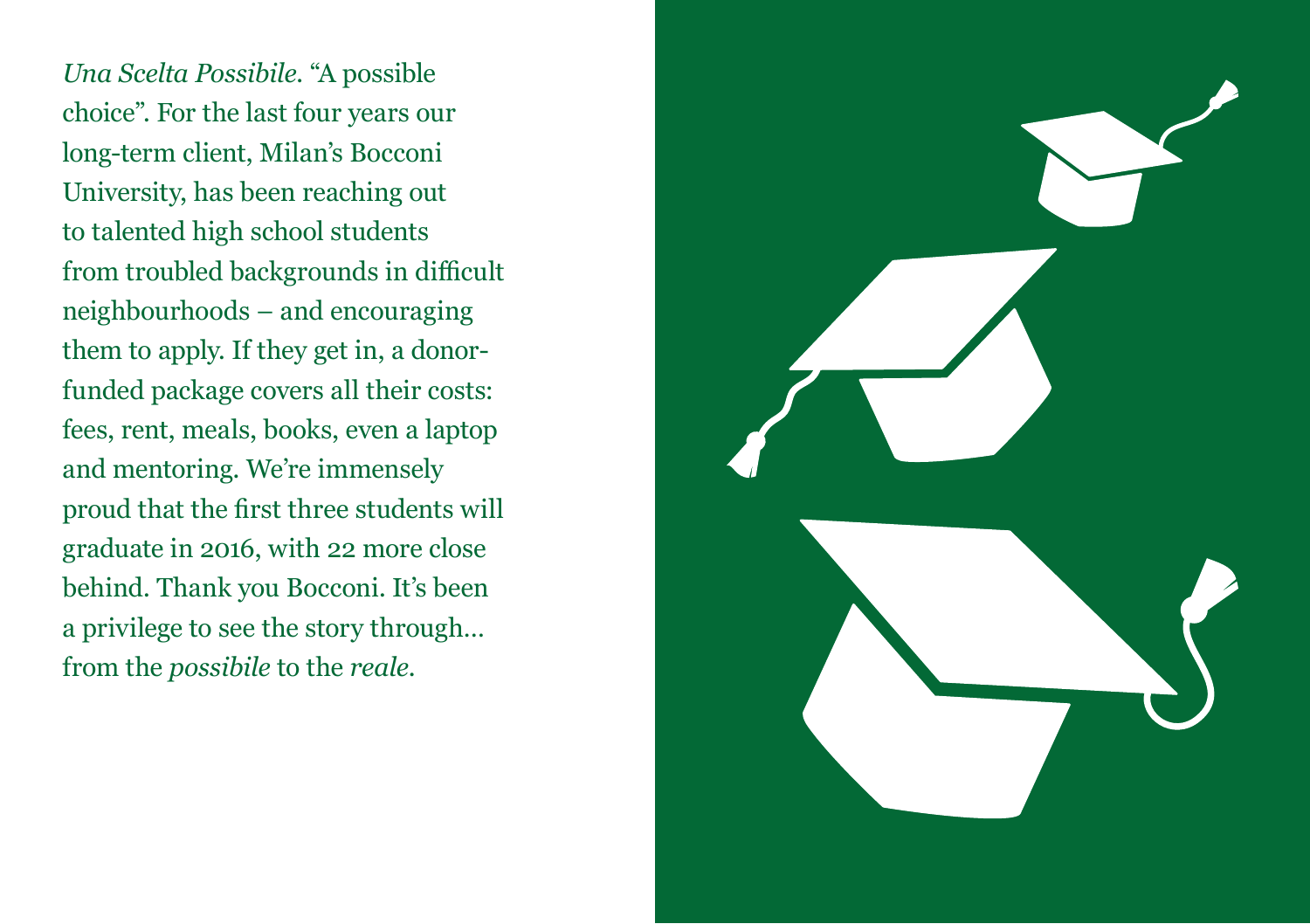London, 2010. Two years after the crash. Two years before the Olympics. Cancer Research UK announces a plan to open Europe's largest bio-medical research centre with a host of high-profile partners. But can they raise the £100 million they need? Can a charity really bring in major gifts? Enter More Partnership for a feasibility study. Within a year, a £10 million gift arrives. Then £5 million. And again. Twice. Then £15 million (from a bank). Fast forward to 2016 and the Francis Crick Institute is about to open. Everyone's talking about CRUK's "big science". Let's celebrate their "big fundraising" too.

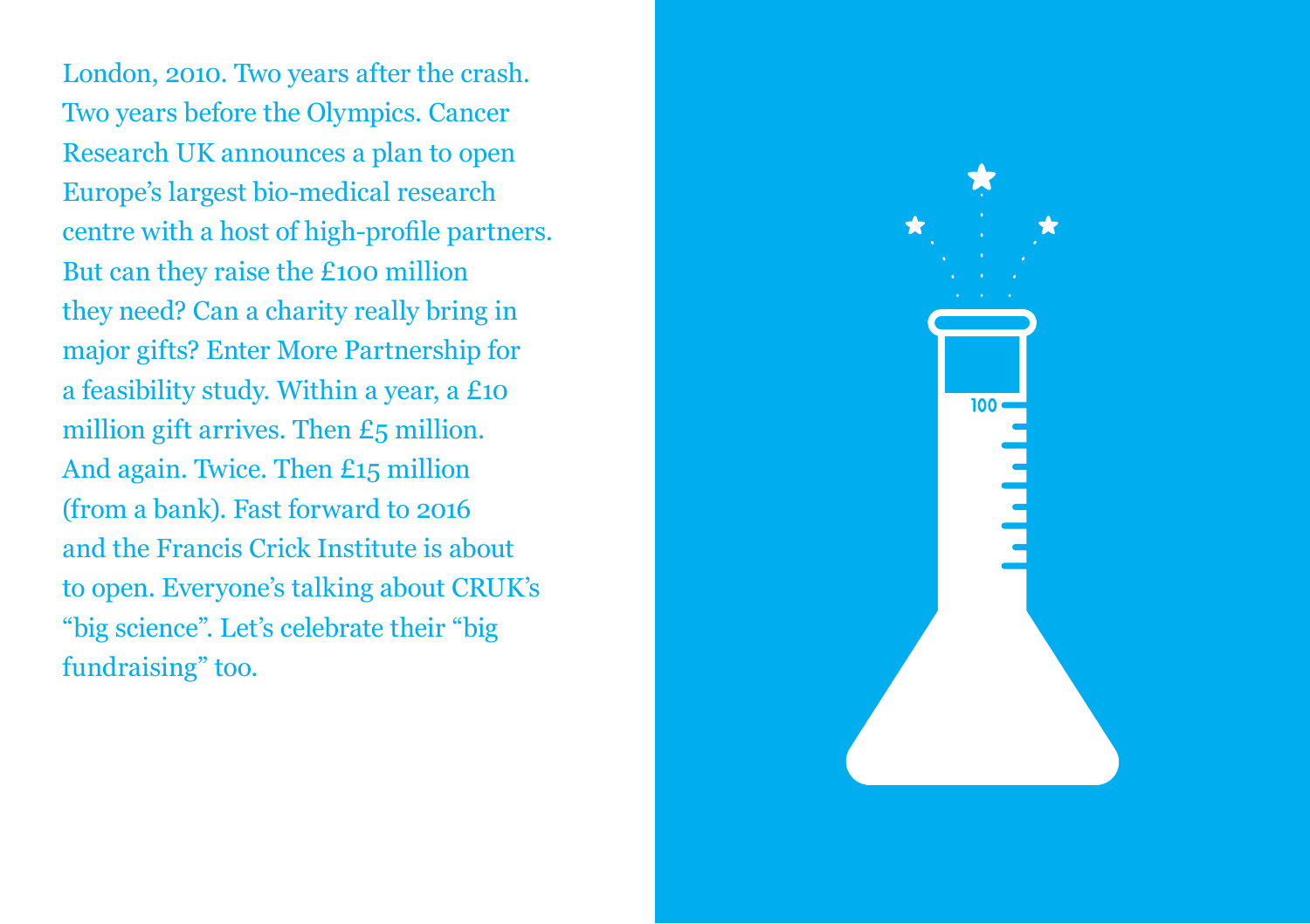When Rosehill Theatre's funding fell through, it looked like curtains for the rural playhouse. But the team – including More Partnership – regrouped. They split the redevelopment into two manageable phases and found donors they'd never dreamt of. "You're our first theatre!" said the Coastal Communities Fund, awarding £450,000. But Rosehill is as much about community as culture. Phase 2 will involve a Cumbrian co-operative and social investors alongside philanthropists. First though, there's some Phase 1 rejoicing to be done. For, in 2016, Rosehill's red silk curtain will rise again.

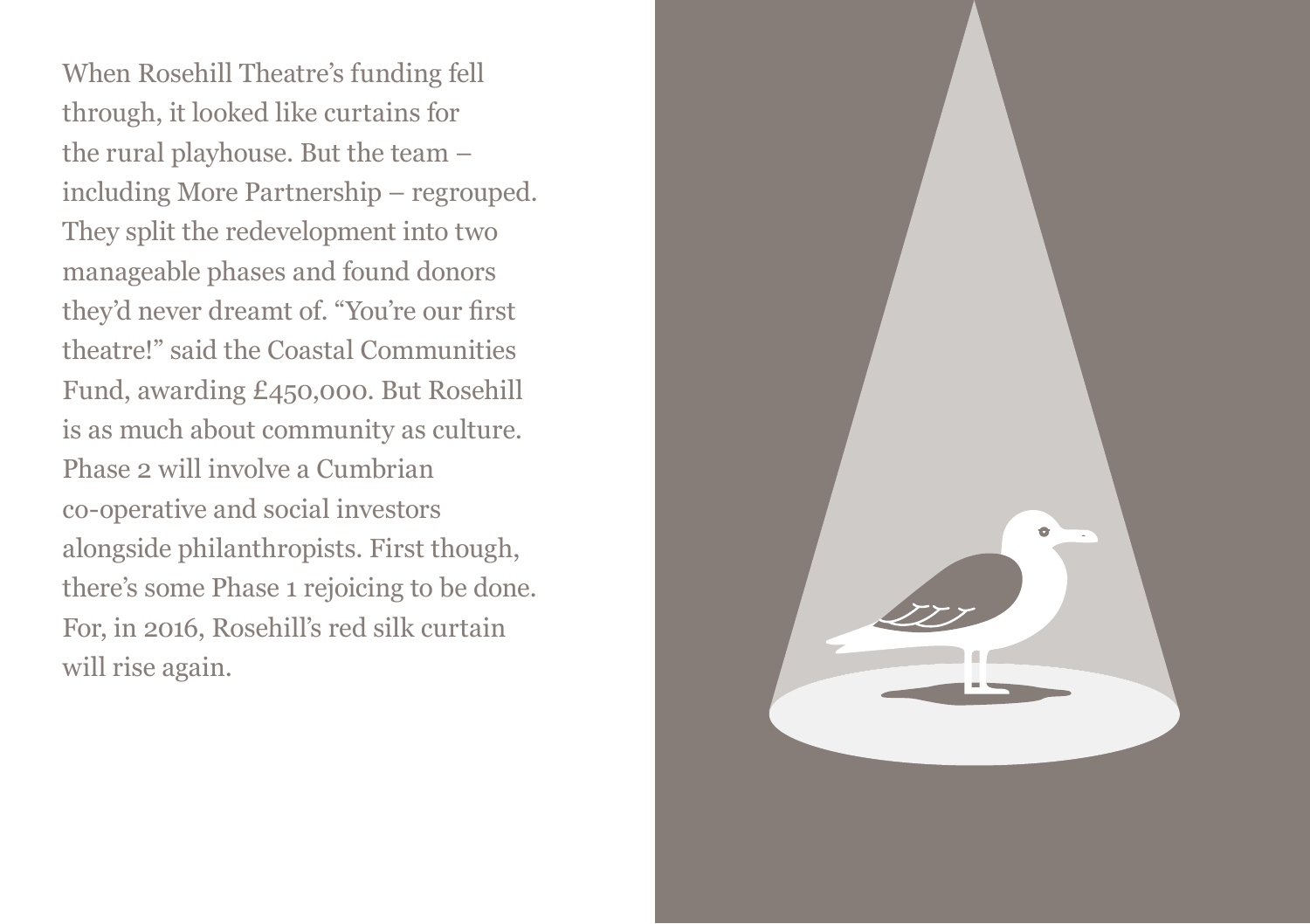Highgate School is a joy to work with. It sees itself as an educational charity that happens to run a school, rather than vice versa. Hence the amazing Chrysalis partnership with over 30 local state schools – and several donors – covering work experience, university applications, science tuition and more. A particular focus right now is maths. In 2015-16, Highgate is sharing the equivalent of two full-time maths teachers with state schools, providing not only expertise but also new professional experiences for their own staff: a classic case of win-win.

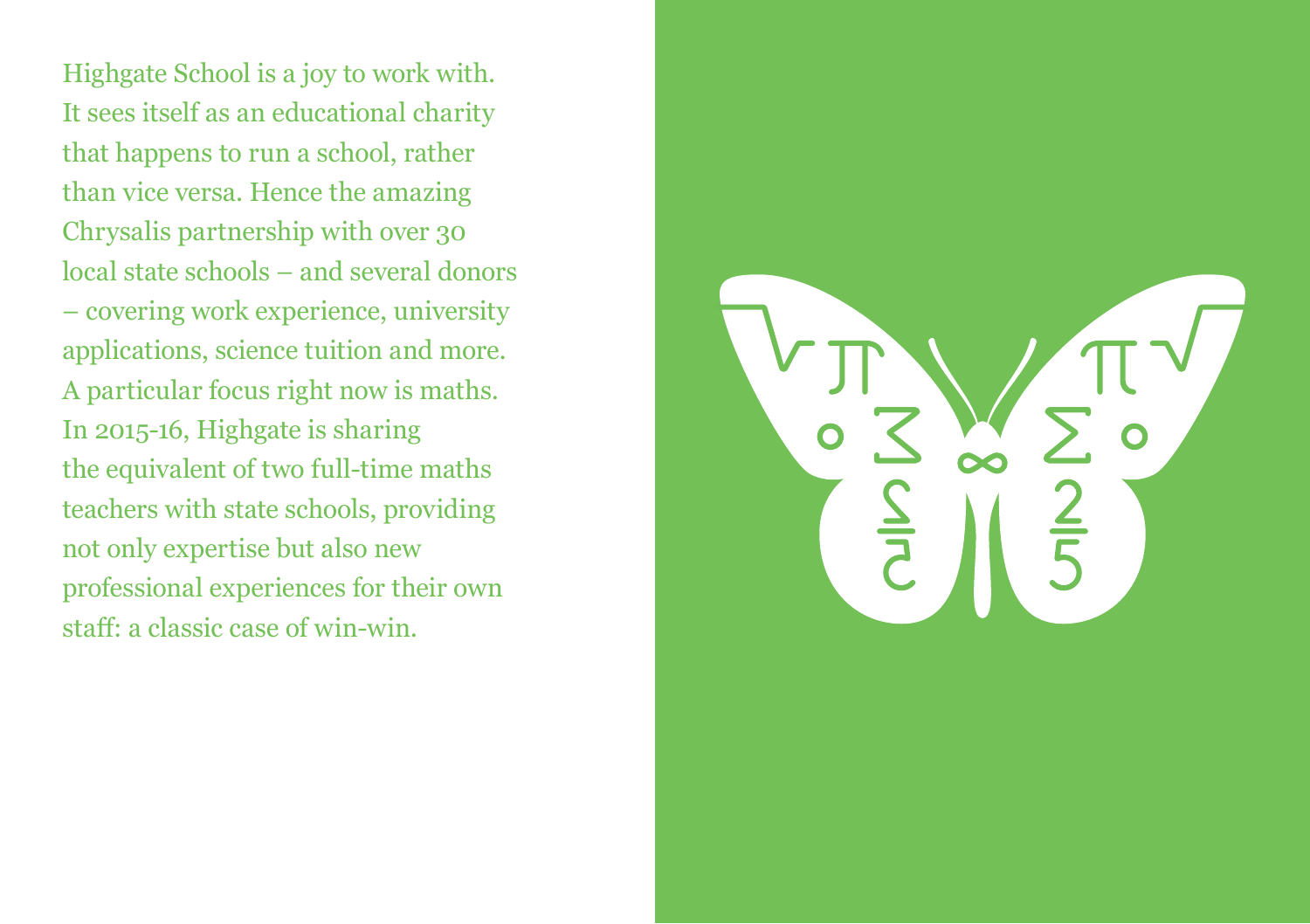When we advised UCL to find a lead gift of at least £25 million for its new Dementia Research Institute, we never dreamt it would come from plastic carrier bags! But in 2016 that's exactly what's projected to happen. Iceland, Asda, Morrisons, Waitrose, HSS Hire, Booths, WHSmith and Poundland have all pledged to give their proceeds from the new 5p levy to support the construction of the state-of-the-art centre – and help solve one of the most tragic socio-medical problems of our times.

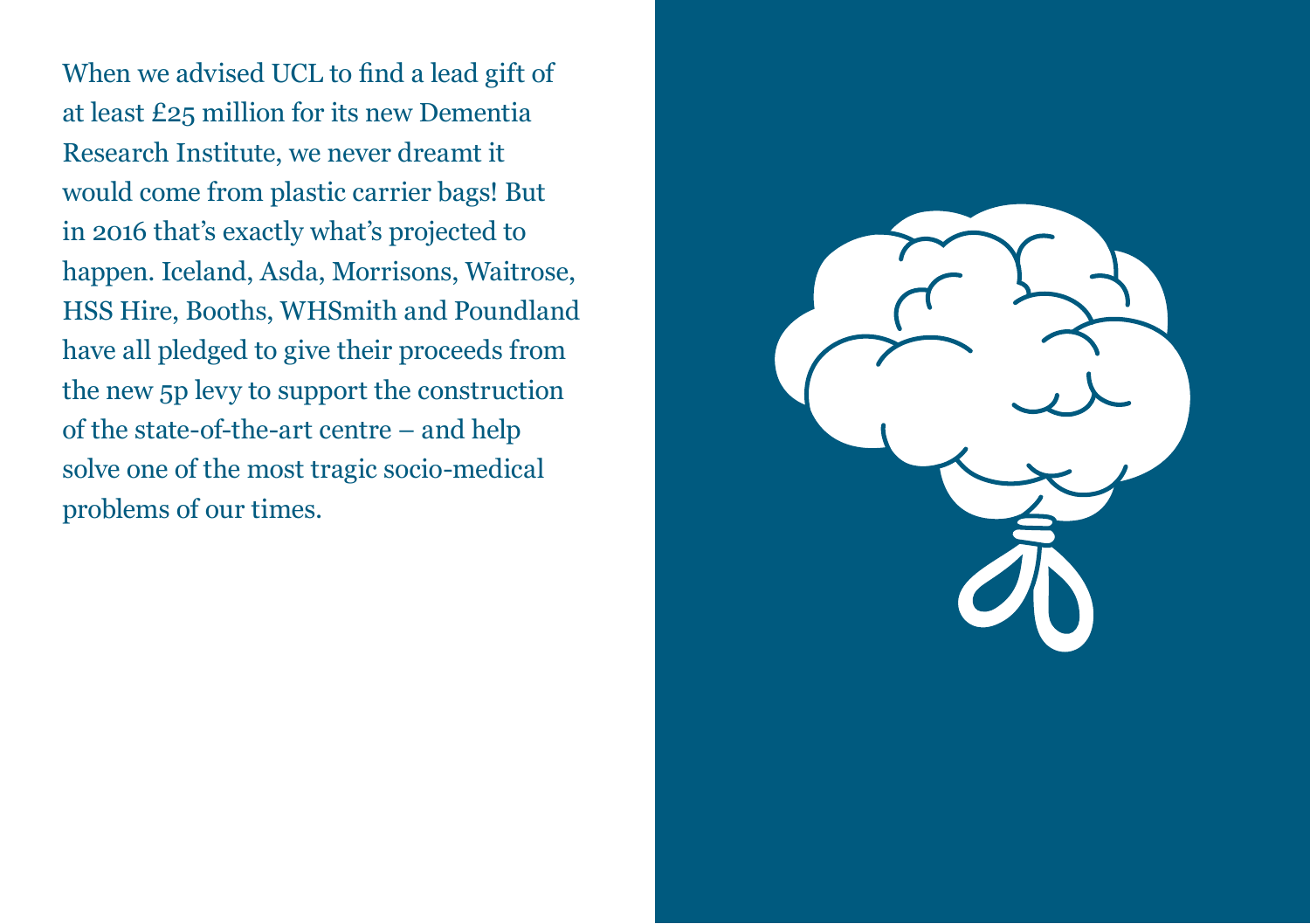Remember the poppies? The blood-red sea of ceramics that submerged the Tower of London – one for every British and Colonial military fatality of the Great War. Well, this is one art installation that keeps on giving. And 14-18 NOW is the charity taking it on tour. We've been working with them since 2013. Thanks to their donors, *Wave* and *Weeping Window*  will leave Liverpool and the Yorkshire Sculpture Park in January, only to reflower in Lincoln, Caernarfon and the Black Watch Museum in the spring of 2016.

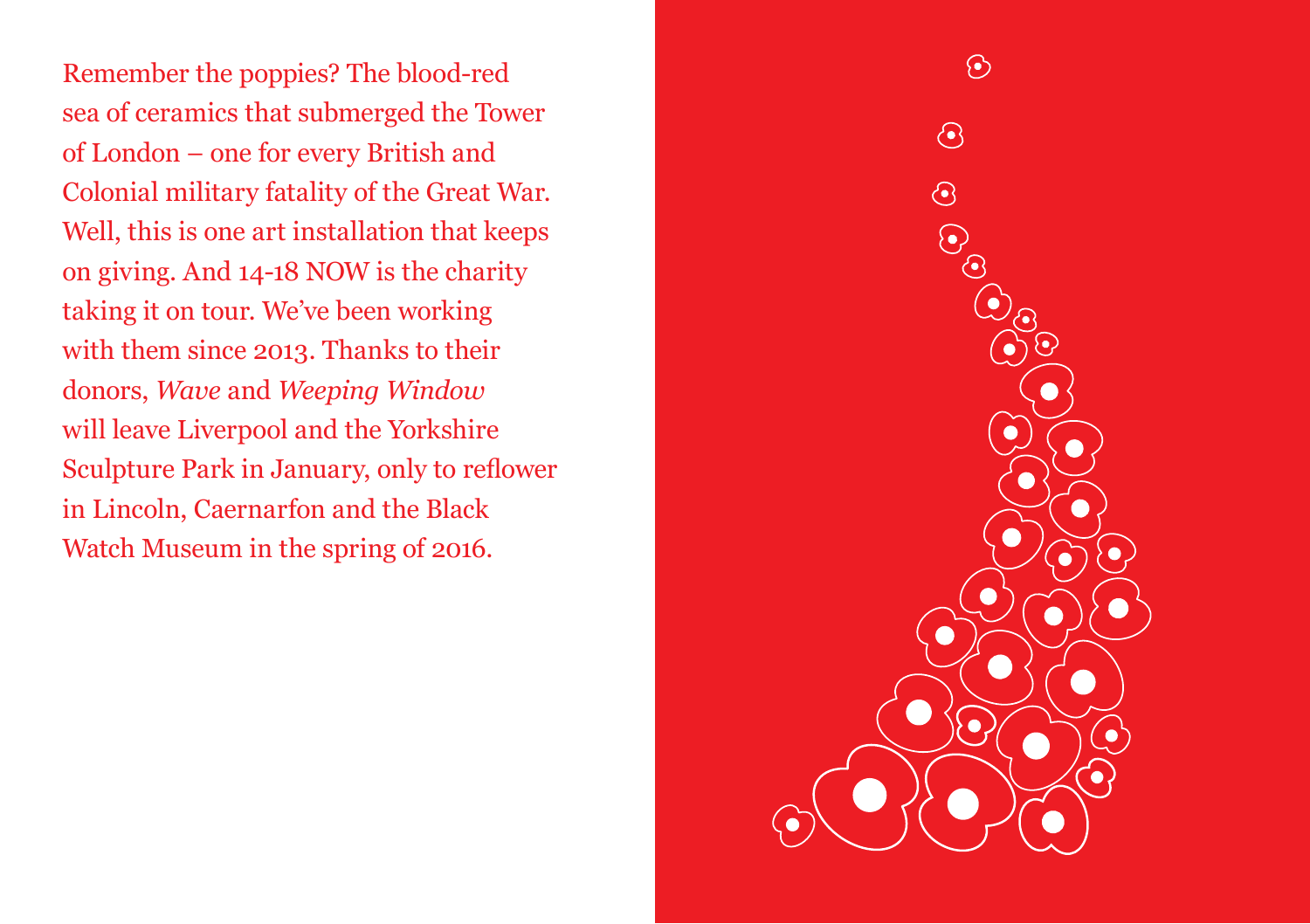The Africa Research Excellence Fund has a single purpose: to build the continent's medical research capacity so as to save African lives. But that means talented young African researchers staying in Africa and – here comes the hard bit – competing internationally for big research grants. Now at last, thanks to AREF's new postdoctoral awards (which we helped to fundraise for), things are set to change. In 2016, the first seven AREF Fellows will step on to a fully funded, nine-month fast track to career success… and, down the line, millions of saved lives.

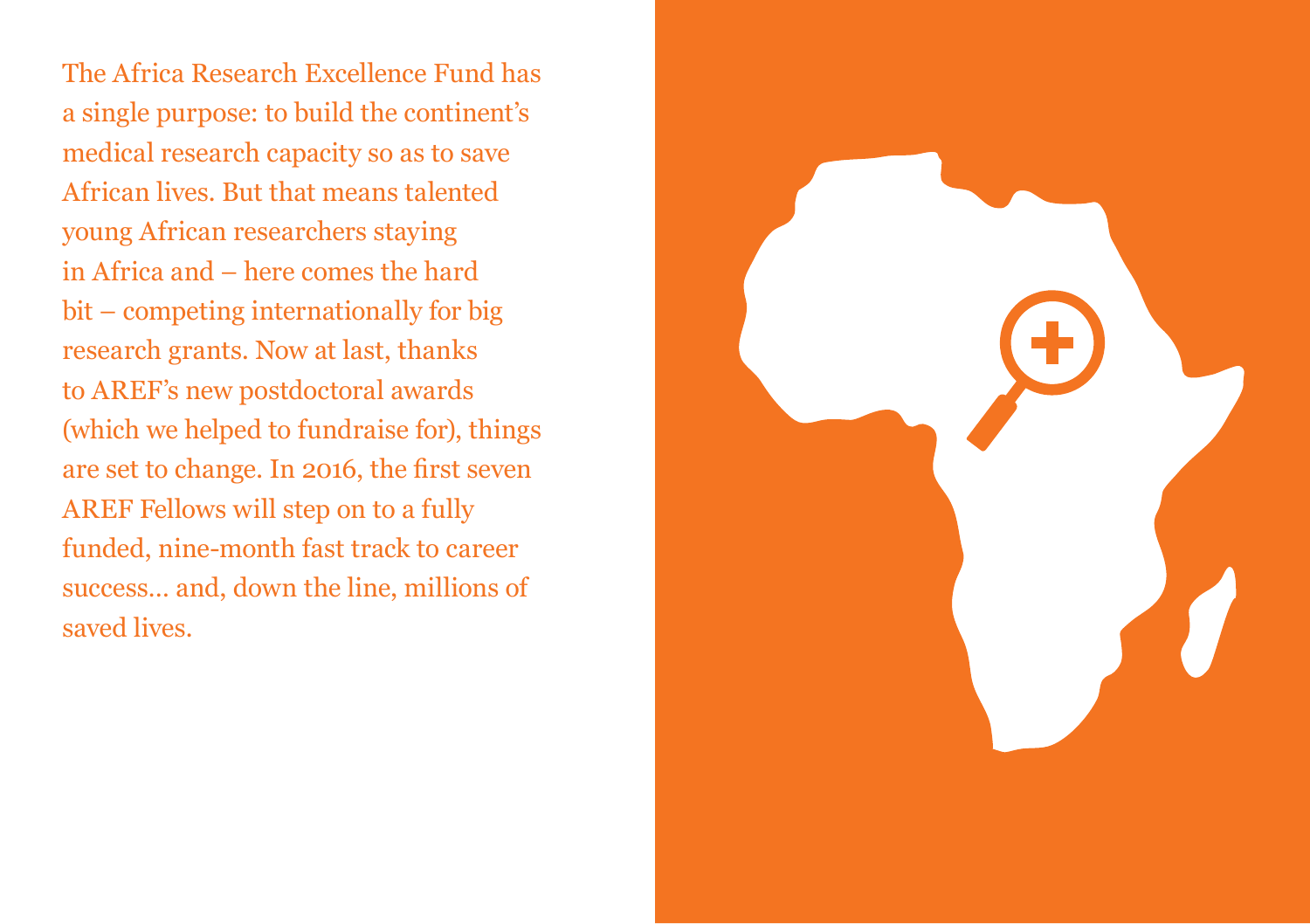Last but not least, we would like to thank all the clients we've worked with in 2015 for the opportunity they have given us to make an impact over the last year.

14-18 NOW Aberdeen Art Gallery & Museums Africa Research Excellence Fund Alzheimer's Research UK AMREF ArtsEd Assist for Peace Aston University The Aurora Project Australian National University The Beacon School Beanstalk Birkbeck, University of London Birmingham Repertory Theatre Brain Research Trust Brighton Dome & Festival Limited The British Academy The British School of Brussels The British School of Paris Cambridge University Boat Club Cancer Research UK CASE Causey Development Trust Cheadle Hulme School Chester Performs Chichester Festival Theatre Chisenhale Dance Space Climate Central CNRS Jerusalem Costa Foundation Council for At-Risk Academics The Courtauld Institute of Art D&AD DEBRA Denville Hall Distretto Veneziano della Ricerca e dell'Innovazione (DVRI) Durham Cathedral Durham Music Service East, Central and Southern Africa College of Physicians Edinburgh Napier University Emmanuel College, Cambridge

English National Ballet European Association of Urology Felsted School Festival City Theatres Trust Fondation ARC France Horizon Francis Holland School SW1 Fruitmarket Gallery Glasgow Life The Gresham's Holt Foundation Guildhall School of Music & Drama The Hall School Highgate School Imperial College Business School Imperial College London Institute of Fiscal Studies Institute of Fundraising INTO University Latymer Upper School Liverpool Everyman The London Clinic London Film School LUISS Guido Carli Macquarie University Magdalen College School Making the Leap Malaria No More UK Marie Curie McDaniel College Merton College, Oxford Middle Temple Middlesex University Moorfields Eye Charity Museum of London Music Theatre Wales Newcastle University NHS Scotland Nizkor Network Northumberland National Park Authority NSPCC Nuffield College, Oxford Oundle School

The Palestinian Museum Pembroke College, Cambridge Punchdrunk Queen's University Belfast Relate River and Rowing Museum RMIT University Roedean School Rosehill Theatre Royal Botanic Gardens, Kew Royal College of General Practitioners Royal College of Music Royal College of Surgeons in Ireland Royal Holloway, University of London Royal National Orthopaedic Hospital Charity Royal Northern College of Music Royal Shakespeare Company Royal Society of Literature St Anne's College, Oxford St Catharine's College, Cambridge St John's College, Oxford St John's School, Leatherhead Scaling Up Nutrition Science Museum SciencesPo Sevenoaks School Sheffield Hallam University Sidney Sussex College, Cambridge Singapore Management University Skiing with Heroes SOAS, University of London The Stephen Perse Foundation Stuart Hall Foundation Toulouse School of Economics Trent College Trinity College Dublin Tudor Hall School Università Cattolica del Sacro Cuore Università Commerciale "Luigi Bocconi" University College London University of Bradford